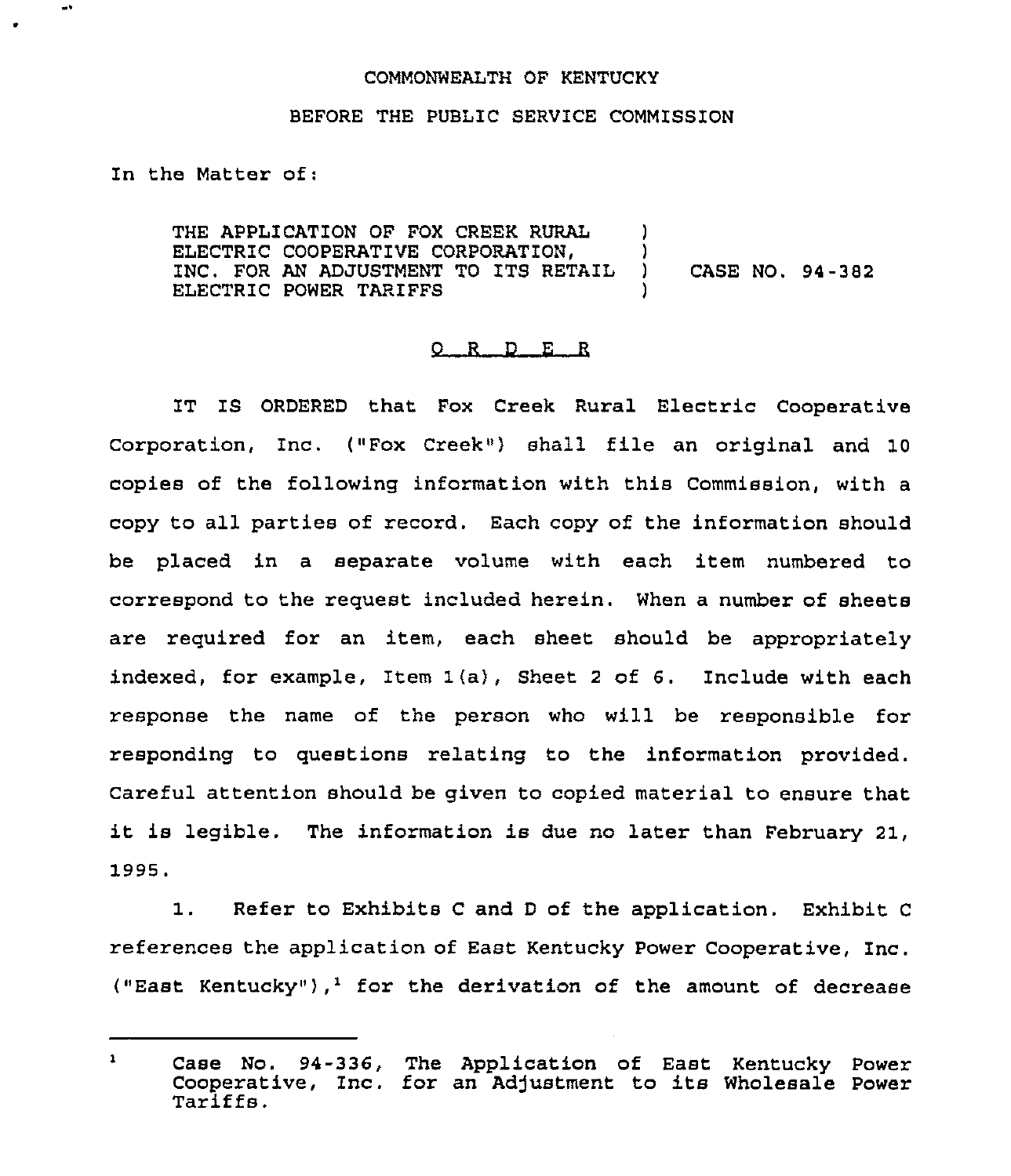in Fox Creek's wholesale power cost while Exhibit D shows the derivation of Fox Creek's adjustment to its retail rates.

a. Explain why Fox Creak'e Exhibit <sup>D</sup> shows no increase in load center rates for either Section B or Section E consumers while East Kentucky's Exhibits O and N show load center charges to Fox Creek increasing by  $$74,616$ , from  $$64,140$  to  $$138,756$ .

b. Provide the number of customers currently served on Section <sup>B</sup> rates and the number of load centers, by eire, from which this service is taken.

2. Refer to Exhibit <sup>D</sup> of tho application.

a. What is the basis for the decrease in security light charges in the amount of 88,4587

b. Provide the derivation of this amount and explain why adding a decrease of \$506,049 (Section E rates decrease) to a decrease of \$8,458 (security light charges decrease) produces a total decrease of only 9497,591.

c, Provide the derivation of the 1,025,200 kwh identified as Light Sales and explain why it is subtracted from total kwh sales in arriving at sales to Section <sup>E</sup> consumers,

d. Explain why adjusted Section B sales of 10,265,400 kwh are used to calculate the Section <sup>B</sup> rate decrease but actual Section <sup>B</sup> kwh sales of 10,209,600 are subtracted from total kwh sales in arriving at sales to Section <sup>E</sup> consumers,

3. Refer to Exhibit <sup>E</sup> of the application. The monthly lighting rate is being decreased from \$5.29 to \$4.96. Provide workpapers that show how the decrease in Section E energy rates

-2-